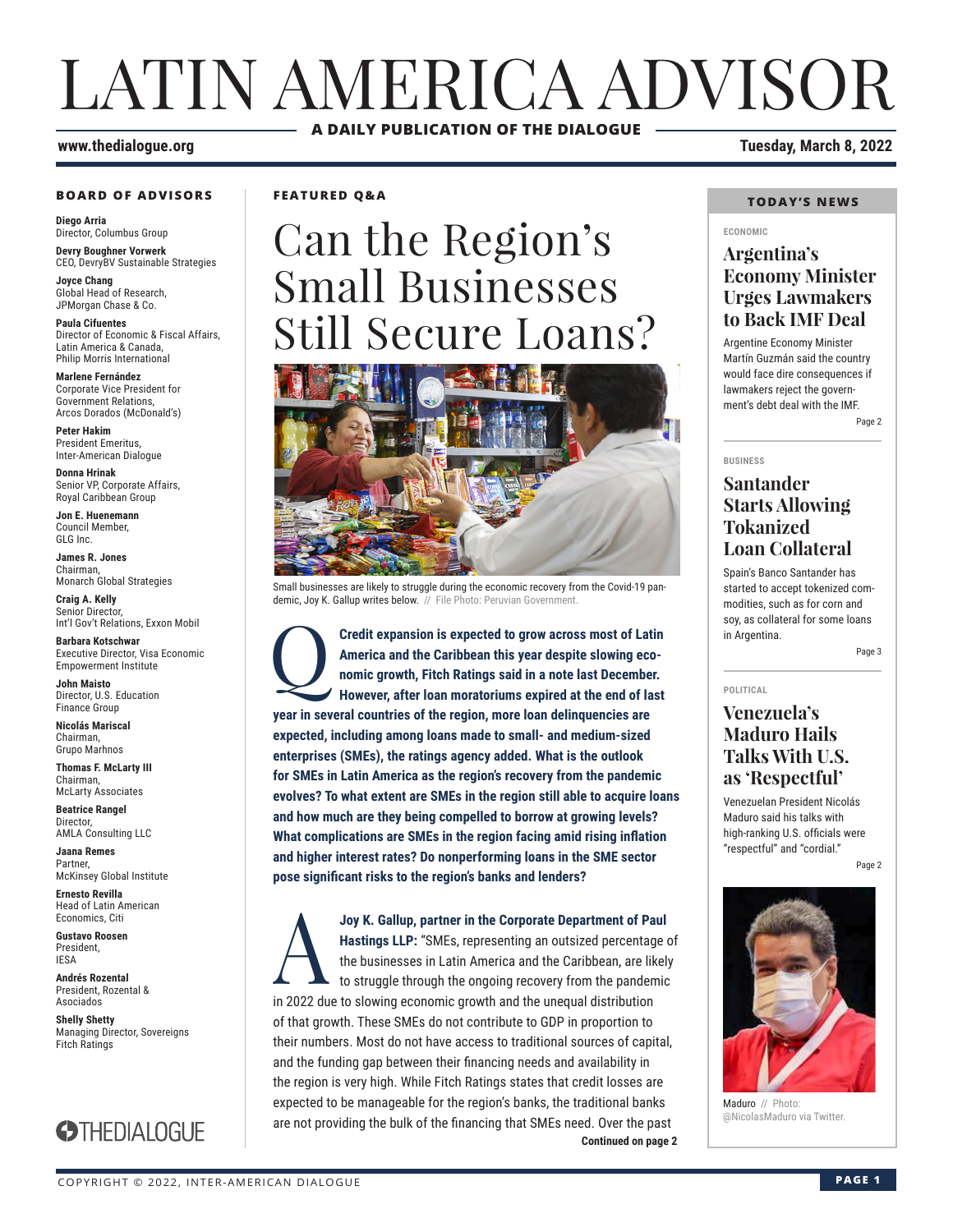#### **POLITICAL NEWS**

## Venezuela's Maduro Hails Talks With U.S. as 'Respectful'

Venezuelan President Nicolás Maduro late on Monday described talks that he held over the weekend with high-ranking U.S. officials as "respectful" and "cordial," the Financial Times reported. The Biden administration sent officials including Juan Gonzalez, the senior director for Western Hemisphere affairs at the National Security Council, as well as U.S. Ambassador to Venezuela James Story, who has been based in Bogotá since 2019, the Financial Times reported. Maduro said he met with the U.S. delegation for nearly two hours at the presidential palace in Caracas. The meeting came as the Biden administration is exploring a rapprochement with Maduro's government and eying alternative oil supplies to Russia following its invasion of Ukraine and soaring oil prices. "We agreed to work on a forward-looking agenda," Maduro said late Monday in a television address, the Financial Times reported. "We'll press ahead with the conversations, the coordinations and a positive agenda for the government of the United States and the government

of the Bolivarian Republic of Venezuela." The United States was the biggest buyer of oil from Venezuela until the administration of then-U.S. President Donald Trump imposed sanctions on Venezuela in 2019. The Trump administration closed the U.S. embassy in Caracas, accusing Maduro of stealing the country's presidential election the previous year. The administration of current U.S. President Joe Biden is now studying the possibility of easing the sanctions on Venezuela so that it can export more oil and reduce global dependence on oil from Russia, CNN reported, citing an unnamed person with knowledge of the matter.

#### **ECONOMIC NEWS**

## Argentine Economy Minister Urges Support for IMF Deal

Argentine Economy Minister Martín Guzmán on Monday warned lawmakers of dire consequences if they reject the administration's debt renegotiation deal with the International Monetary Fund, Reuters reported. "It would generate a situation of deep exchange rate stress with inflationary and negative consequences on

#### **FEATURED Q&A / Continued from page 1**

year, nonbank lenders in the region that specialize in providing SME financing experienced increasing levels of SME portfolio loan losses, in some cases jeopardizing their own viability. In Mexico, for example, more than one prominent nonbank lender is facing a significant debt restructuring or bankruptcy proceeding, increasing the risk profile of such lending. The actions taken or forecasted by many central banks to raise interest rates to combat inflation adds considerably to the pressure on SMEs seeking credit at reasonable rates. One bright spot in the nascent recovery is the accelerated growth of fintech in the region and the increased accessibility of digital finance for SMEs. To the extent that fintech allows greater access to

credit for businesses that traditional lenders have historically underserved, there may be more widespread economic growth driven by SMEs throughout the region."

Tapen Sinha, professor of risk<br>
management at the Instituto<br>
Tecnológico Autónomo de<br>
México and professor at the<br> **University of Nattingham Business School management at the Instituto Tecnológico Autónomo de México and professor at the University of Nottingham Business School:** "SMEs have been engines of growth in most countries around the world. Latin America is no exception. They account for 99 percent of all businesses in Latin America and the Caribbean and 67 percent of employment, according to a recent OECD report. Yet, they account for only a third of GDP—half the

**Continued on page 4** 

#### **NEWS BRIEFS**

### **Five Officials Suspended Following Soccer Match Brawl in Mexico**

Authorities in Mexico's Querétaro state have suspended five officials after a weekend brawl among soccer fans left 26 people injured, three critically, the Associated Press reported Monday. Three people responsible for preparations and planning were suspended, as were police and civil defense employees, the wire service reported. The security company working at the stadium would also have its contracts canceled, said the state's interior secretary.

### **Peru's Castillo Faces New Impeachment Effort**

Embattled Peruvian President Pedro Castillo is facing a second impeachment attempt since taking office in July, Bloomberg News reported Monday. The opposition is expected to present an impeachment motion against Castillo today, after people close to the leftist leader were investigated for corruption. Twenty-six members of Congress are needed to sign the motion, and a minimum of 52 votes would be needed to begin an impeachment debate.

## **Citigroup's Brazilian Unit Hires Iunes for Vice Chairman Role**

Citigroup's Brazilian unit has hired Fernando Iunes, a former executive at Itaú Unibanco as its banking, capital markets and advisory (BCMA) vice chairman, Reuters reported Monday, citing a statement from Citi. In addition to serving as an executive at the investment banking unit of Itaú Unibanco, Iunes has been a board member at steel producer Gerdau and also at Banco ABC Brasil, the wire service reported. In his new role at Citi, Iunes will report to Eduardo Cruz, the bank's BCMA head for Latin America, as well as Marcelo Marangon, Citi's CEO for Brazil.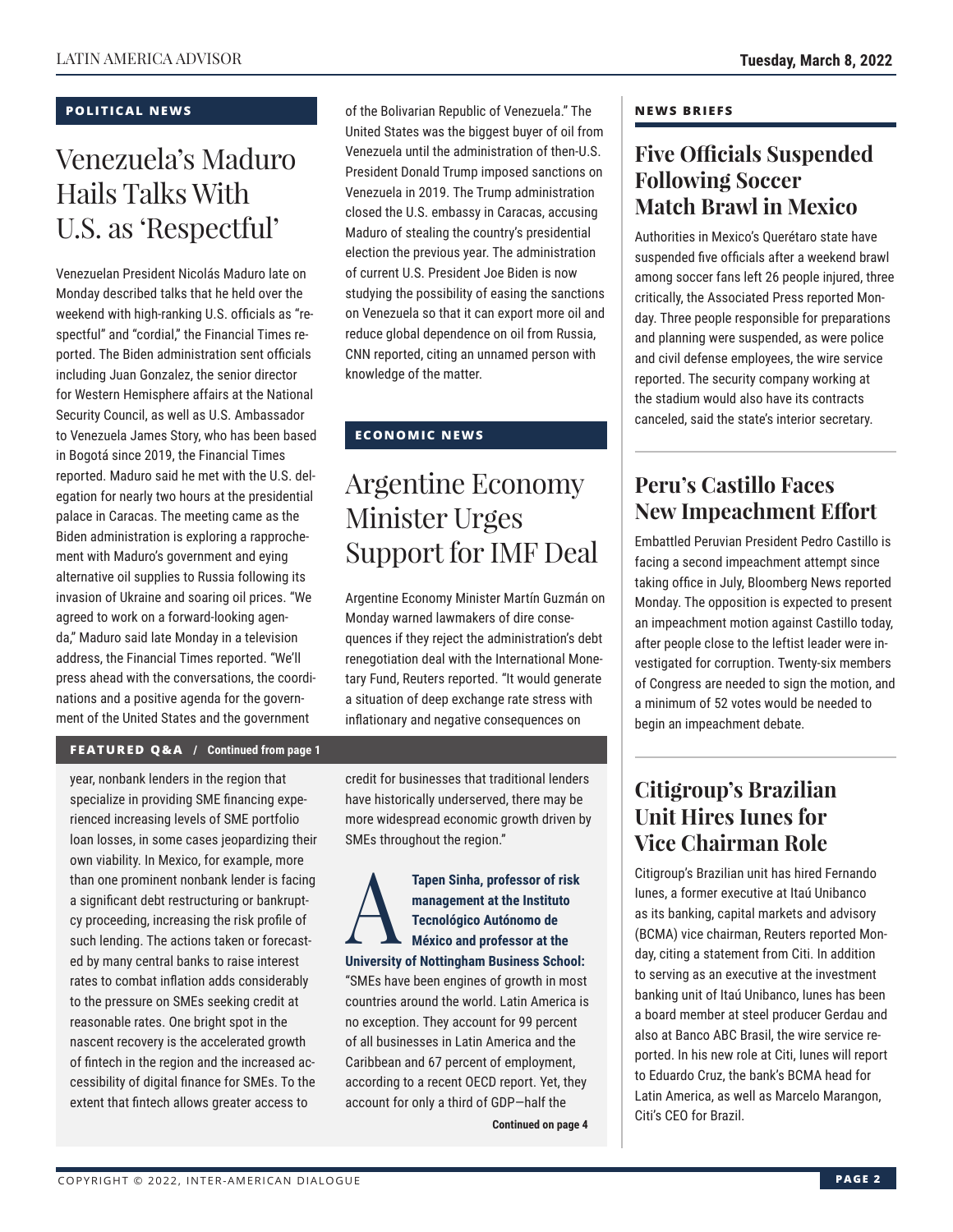economic activity, employment and poverty," said Guzmán. The \$45 billion deal to replace a failed 2018 program began moving through Congress on Monday. Opposition lawmakers have signaled support for part of the deal to refinance the country's debt to the lender, but they have threatened to oppose the economic plan that the agreement entails, Reuters reported. "Time is running out for Argentina in its negotiations with the IMF. After March, if no deal is reached or no payment made, the country would fall into arrears, with eventual serious consequences," Claudio Loser, a former head of the Western Hemisphere Department at the IMF, told the Advisor in a **[Q&A](https://www.thedialogue.org/wp-content/uploads/2022/01/LAA220121.pdf)** published Jan. 21.

#### **BUSINESS NEWS**

## Santander Accepting Tokanized Collateral for Argentina Loans

Spain's Banco Santander has begun to accept tokanized commodities, such as for corn and soy, as collateral for some loans in Argentina, CoinDesk reported March 7. In February, the bank held a trial period for the loans by delivering some to Argentine farmers through a partnership with Agrotoken, a tokenization platform based in the South American country, CoinDesk reported. "This is the first time a financial services platform has used Blockchain technology and crypto assets to expand the agricultural credit market and unlock farmers' business potential," Fernando Bautista, the head of agribusiness at Santander Argentina said in a statement, the website reported. Over the next six months, Agrotoken expects approximately 1,000 farmers in Argentina to secure loans through the use of tokens based on corn, wheat and soybeans serving as collateral, according to Agrotoken's co-founder and chief technology officer, Ariel Scaliter. Santander started working with the Spanish bank seven months ago. The companies plan to launch similar tokenized loans in Brazil in June and in the United States later in 2022, CoinDesk reported, said Scaliter. Together, Argentina, Brazil

## **THE DIALOGUE CONTINUES**

## What Forces Will Determine What Happens in Haiti?

**Haitian Prime Minister Ariel<br>
Henry has called for a new<br>
round of elections, saying th<br>
a vote is the only way to solv Henry has called for a new round of elections, saying that a vote is the only way to solve the country's political stalemate, although he rejected proposals to transfer power to an interim government that would be in place for two years. Henry's critics say he is no longer the country's legitimate leader because the term of assassinated President Jovenel Moïse, whom Henry replaced, was to have expired on Feb. 7. Some accuse Henry of involvement in Moïse's assassination, allegations that he denies. Is Haiti more likely to hold elections, or is the installation of an interim government more plausible? What forces will determine how the controversy plays out? How likely is it that free and fair elections could take place anytime soon, and what would need to occur before then to hold a nationwide vote?**

James Morrell, executive<br>director of the Haiti Demo<br>Project: "Article 149 of Ha<br>Constitution says that if a<br>ident dise in office, the prime minister **director of the Haiti Democracy Project:** "Article 149 of Haiti's Constitution says that if a president dies in office, the prime minister stays until the next presidential election. No provision ends the prime minister's term with the president's. So Ariel Henry has constitutional authority, the last remaining in Haiti. That doesn't mean he is his own man. A former president and former prime minister are violently feuding over who will be the next president, and Henry is in the former president's camp. The objective is, as always, the spoils of office. President Jovenel Moïse

and the United States make up 70 percent of global production of when, corn and soybeans, he added. In the Argentina loans, each token represents one ton of grain that a farmer has sold and sent to a grain elevator, CoinDesk reported. In February, Santander announced that it was changing its operational structure

was assassinated because he tried to horn in on the lucre. The investigation has gone nowhere because the assassination masterminds belong to the class of 'untouchables,' an exalted group that enjoys immunity. Nor is Henry pushing an investigation that might implicate his camp. Each camp has gangs that have taken over half of the capital. Elections are impossible amid this armed feud. For starters, Henry could stack the electoral commission, now in precarious formation, in favor of his camp. That would mean the same arbitrary disqualification of candidates from the other side as occurred in 2015. On election day, the contenders would send their gangs into the voting-center courtyards to rush the doors of the polling rooms, as they did here and there in 2015. The only solution is to resend the U.N. mission, this time with executive authority, namely the power to put the top contenders in a room and not let them out until they have agreed to share power. This mission would not usurp Haitian state sovereignty. The gangs have already done that. The other course, the Biden administration's 'Haitian-led solution,' is too dreadful to contemplate. This is a scorched-earth policy hoping that the contenders will finally agree when they realize there is nothing left to fight over."

**EDITOR'S NOTE: The comment above is a continuation of t[he Q&A pub](https://www.thedialogue.org/wp-content/uploads/2022/02/LAA220218.pdf)lished in the Feb. 18 issue of the Advisor.**

in order to help speed its digital transformation, Reuters reported. The bank's chair, Ana Botín, will oversee new tech units at the bank, PagoNxt and Digital Consumer Bank, while CEO José Antonio Álvarez will continue overseeing the bank's countries, regions and global businesses, the wire service reported.